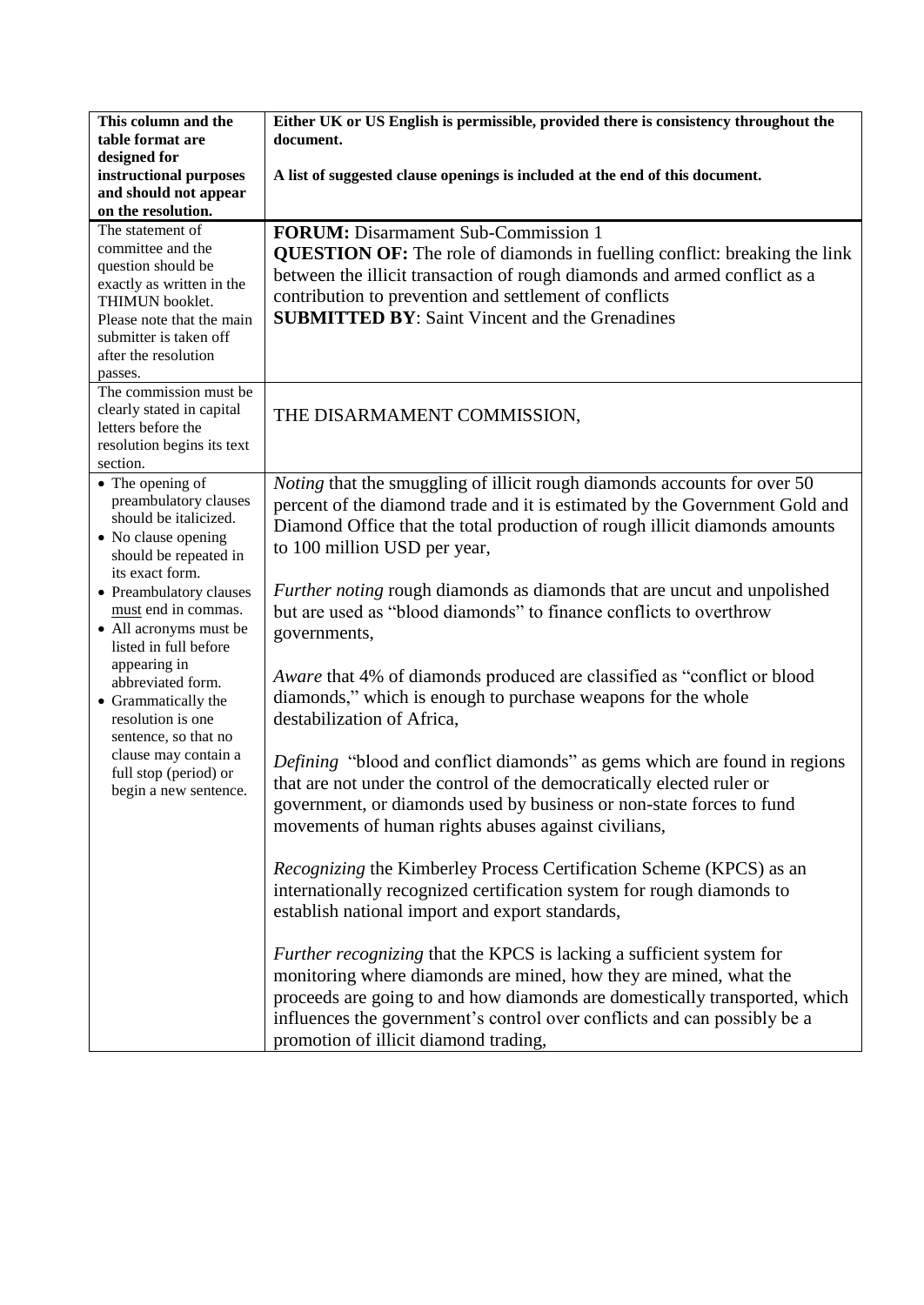- No operative clause opening should be repeated in its exact form.
- Operative clauses must end in semi-colons.
- Operative sub-clauses and sub-sub-clauses must have no punctuation at all at the end.
- A period (full stop) **only** appears at the end of the last operative clause.
- Operative numbers should align with the first letter of the preambulatory clause
- Following lines of operative clauses must align with the first word of the first line.
- Sub-clauses should be marked with a **letter and a bracket**.
- Sub-sub-clauses should be marked with a **lowercase roman number followed by a period.**
- Acronyms must be listed in full before appearing in abbreviated form.
- Ensure that there is a line-space between the end of one operative clause and the beginning of the next.
- 1. Calls for all relevant member states to sign and ratify the KPCS as created in 2003 by the United Nations (UN) General Assembly which will help to promote cooperation and awareness of the illicit diamond trade;
- 2. Further calls for all relevant nations which are currently withholding signature and ratification of the KPCS due to financial reasons, to request from intergovernmental organizations (IGO) such as the International Monetary Fund (IMF) and the World Bank, funds or low interest loans, while recognizing the ability of these IGO's to reject applicants so that creditable member states may be provided with necessary finances to comply with this resolution;
- 3. Asks for the creation of the Collation for Stopping Conflict Diamonds (CSCD), a United Nations Organization (UNO),which would work with the relevant member states, as well as the United Nations Verification and Inspection Committee (UNMOVIC), the United Nations Institute for Disarmament Research (UNIDIR), African Union (AU), Economic Commission for Africa (ECA) and World Diamond Council (WDC), enabling the monitoring of the implementation of the KPCS in countries that have already ratified it, so as to verify that it is fully respected, in order to catch illicit diamond trading within their member states as well as working with other member states to stop illicit diamond transportation on an international level by:
	- a) monitoring in their respective countries who is buying and selling the diamonds
	- b) ensuring the methods the diamonds are bought and mined from are legal according to the KPCS's definition of "clean" diamonds as well as ensuring that the Geneva Convention is being implemented
	- c) sending a submitted proof of each country's and mining companies diamond proceeds to ensuring that they are not funding armed conflicts
	- d) sending a member of the CSCD and of the UNMOVIC to nations having ratified the KPCS, so as to observe the changes made within a year's time, thus insuring transparency;
- 4. Urges that the monitoring system of CSCD and member states that have signed the KPCS allow and implement a customs checking system in each county including:
	- a) a monitoring system using modern measuring and weighing instruments, financed if needed by the IMF in order to:
		- i. check that the certificate's stated amount and quality of "clean" diamonds is received
		- ii. also make sure that the certificates received are genuine and include all the information needed
		- iii. confiscate any unregistered diamonds and the revenue of the illegal sales which will then be used for the CSCD
	- b) the cooperation between the custom checking system, member states and International Criminal Police Organization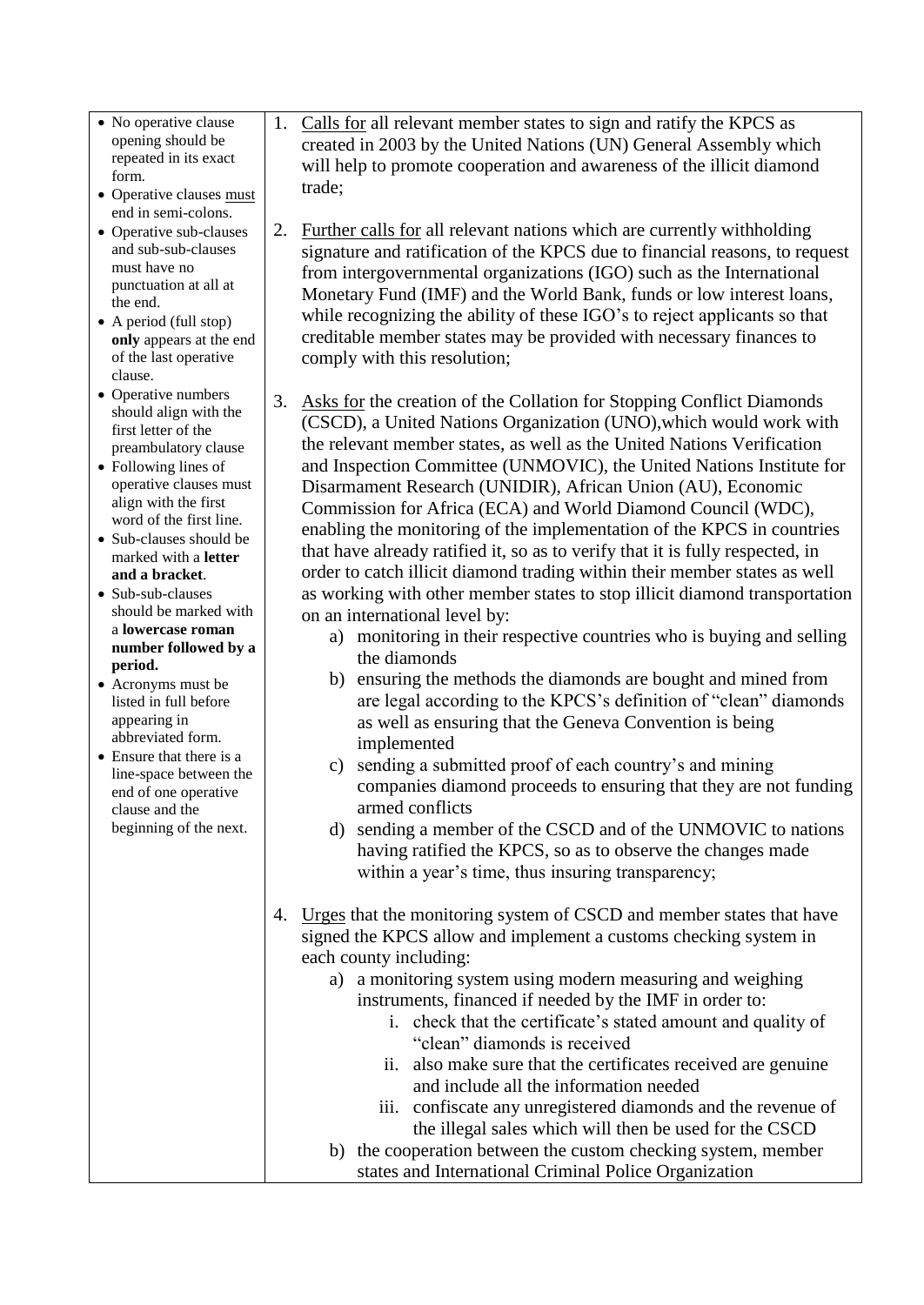|                                               | (INTERPOL), in order to allocate a punishment for offenders who<br>are illegally smuggling diamonds by:<br>i. withholding certificates for international and domestic<br>transportation of the businesses and member states<br>ii. investigating other past certificates by the business or<br>persons that sent the certificate in order to prevent more<br>illegal smuggling<br>iii. implementing other penalties suggested by the CSCD and<br>any other relevant body;                                                                                                                                                                                                                                                                                                                                                                                                                                                                                                                                       |
|-----------------------------------------------|-----------------------------------------------------------------------------------------------------------------------------------------------------------------------------------------------------------------------------------------------------------------------------------------------------------------------------------------------------------------------------------------------------------------------------------------------------------------------------------------------------------------------------------------------------------------------------------------------------------------------------------------------------------------------------------------------------------------------------------------------------------------------------------------------------------------------------------------------------------------------------------------------------------------------------------------------------------------------------------------------------------------|
|                                               | Promotes the broadcasting of verified investigations and sanctions run by<br>5.<br>the CSCD on multi-national corporations engaged in the purchase of<br>blood diamonds, in order to jeopardize their reputation;                                                                                                                                                                                                                                                                                                                                                                                                                                                                                                                                                                                                                                                                                                                                                                                               |
|                                               | Suggests the creation of an online database under the UNIDIR with all<br>6.<br>the relevant IGO's and Non Governmental Organizations (NGOs) which<br>can be used to monitor the rough diamonds transportation internationally<br>as well as domestically to organize the information and forms collected<br>throughout the importing and exporting process by:<br>a) using serial numbers from the KPCS Certificates and other<br>relevant information such as origin, carat weight and grade<br>b) considering mining targets and mining capacities from diamond<br>exporting states<br>verifying that import/export statistics are compatible with each<br>$\mathbf{c})$<br>other thereby allowing for the recognition of sources of illegal<br>diamond trade<br>providing mechanisms for small diamond mining and refining<br>d)<br>companies to receive low interest loans from local enterprises<br>thereby providing them the with the means to adopt, access,<br>register with, and update the database; |
| • Last clause ends with a<br>full stop/period | Further suggests an internationally accepted KPCS form, at the next<br>7.<br>KPCS peer review session, that will be used for domestic transfer of<br>diamonds involving information such as but not limited to:<br>a) any specific details or causes needed to be monitored by that<br>individual nation due to its present state and history of diamond<br>smuggling and trading<br>b) information including origin and destination of the diamonds that<br>are being sent as well as the date and time of arrival and departure<br>with the approved signature needed on a KPCS Certificate<br>strict monitoring laws where imports and exports must include all<br>C)<br>of this information and the checking system.                                                                                                                                                                                                                                                                                        |